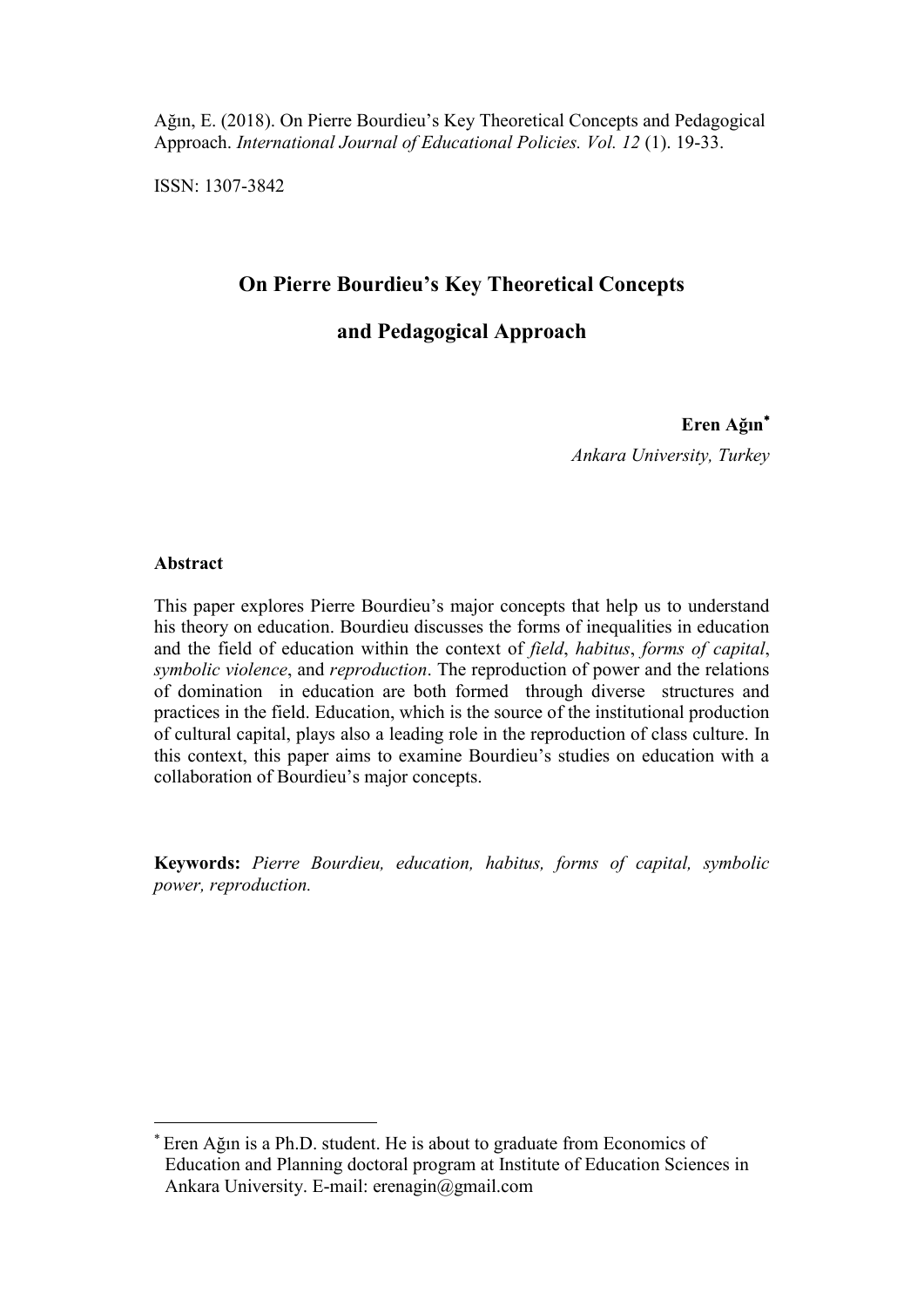## **Introduction**

This paper aims at setting the framework of Pierre Bourdieu's basic theoretical concepts and focuses on how the French sociologist formulates the pedagogic field. The main axis of the paper is the concept of *habitus*, and related mechanisms of *field*, *forms of capital*, *symbolic violence*, and *reproduction*. These theoretical concepts will be explained below through a review of the field studies conducted by Pierre Bourdieu and Jean-Claude Passeron, and of the books on these fieldworks they published and they are: "Reproduction in Education, Society and Culture (1970)," "*Inheritors: French Students and Their Relations to Culture (1964)."* In addition, some of the major concepts that are part of "*The Forms of Capital*" are also included.

Pierre Bourdieu's oeuvre includes works which focus on the complex structures and systems that form *the school*, as an institutional unit in which education and its institutional practices are produced. His works also examine the social structures that surround *the school*, and reveal the relations between them with a comprehensive perspective. In his research, Pierre Bourdieu attempts to analyze the relationship between the individual and the society beyond the dualist polarization of subjectivity and objectivity, and problematizes and avoids such forms of dualities. He proposes a new formula, a new model, the basic characteristics of which includes the configuration of "the conception of social practice, structure, and knowledge" that stands against polarizing and dualist approaches, and hold a position that "straddles disciplinary, theoretical, and methodological divides" (Wacquant, 1998, 4). Wacquant (1998, 4) refers to another characteristic of this formula in relation with Bourdieu's vision of society: "the social universe is the site of endless and pitiless competition, in and through which arise the differences that are the stuff and stake of social existence." Also, Craig Calhoun (2000, 288) claims that Bourdieu's sociology "was not for an action-centered sociology as opposed to one focused on structure" but tends towards a "genetic structuralism", as he calls it, with addressing the problems of such an opposition between structure and practices. Thus, by genetic structuralism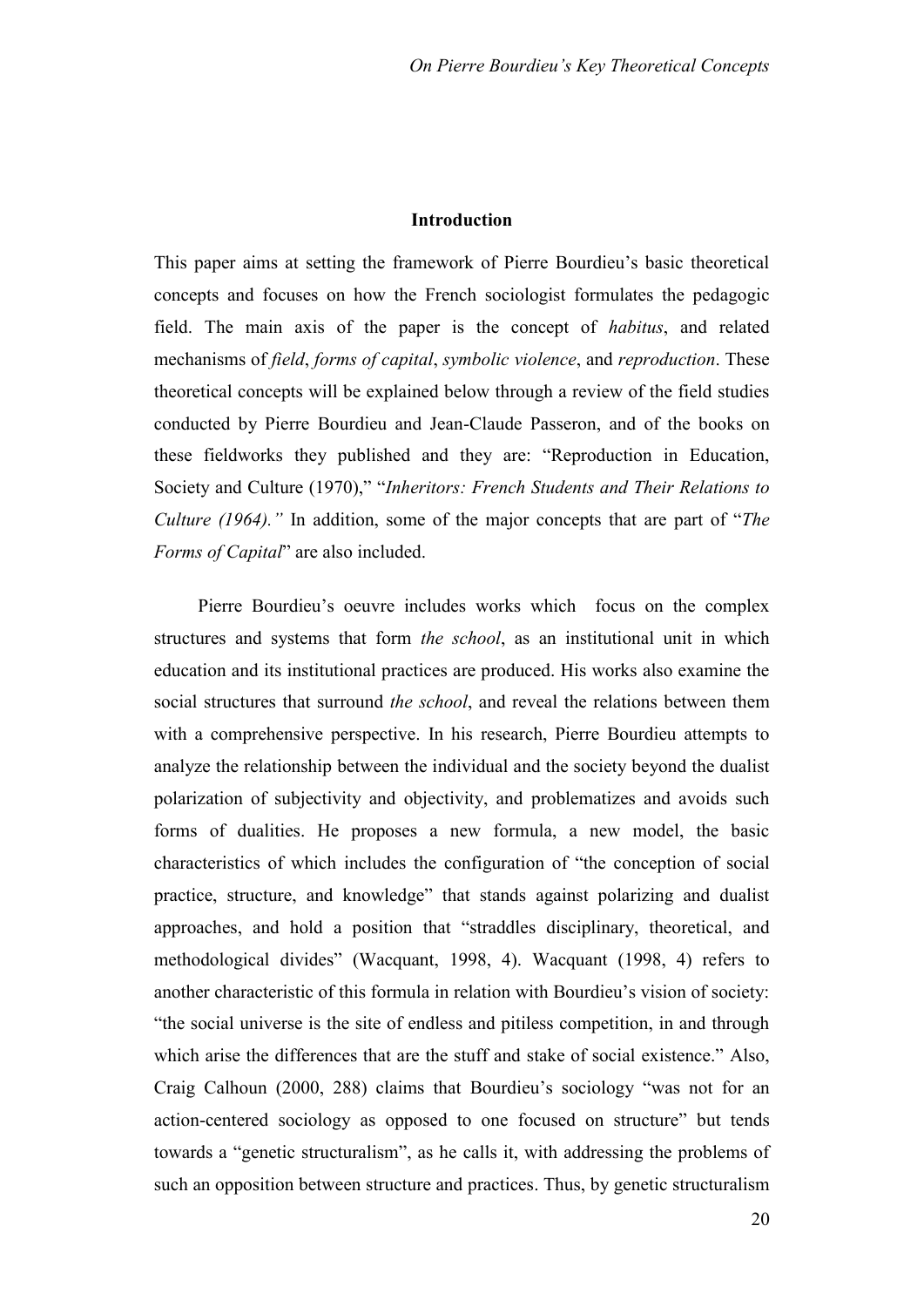Bourdieu refers a form of sociology that "a sociology that uses the intellectual resources of structural analysis, but approaches structures in terms of the ways in which they are produced and reproduced through action" (Calhoun, 2000, 288). This conceptual model manifests itself in various methodological suggestions and a set of concepts that provide strategies to overcome the conflicts and distances between dualities. These concepts are the concept of *habitus*, *field*, *forms of capital*, *symbolic violence*, and *reproduction*; and they play major roles in explaining the field of education and the sources of inequalities within this field.

### **The Concept of Habitus**

Pierre Bourdieu explains everyday life as a game mechanism, in which the struggle and competition are immanent and the actors also use improvisations as part of it. The practices that can go beyond the immanent rules of the game require the understanding of the game and the understanding of how to play it become a part of actors' lives. Bourdieu emphasizes that this form of knowledge and sense are collective elements, including performances of pursuing the game, observing the rivals, and determining the next maneuver, each of which is a strategy. According to Bourdieu, a good strategy, besides the rules of the games, is made of "ability to evaluate strengths and weaknesses of the rival … and to foresee the next move, game and strike of each player" (Calhoun, 2014, 79). Bourdieu claims that this sense improves with the continuity of practices, and with *habitus* as a structured form.

Bourdieu emphasizes the role of social practices in the concept of habitus, but he also states that social practices are not determined solely by individual behaviors. In *The Logic of Practice*, Bourdieu (1990, 53) defines habitus as follows:

Systems of durable, transposable dispositions, structured structures predisposed to function as structuring structures, that is, as principles which generate and organize practices and representations that can be objectively adapted to their outcomes without presupposing a conscious aiming at ends or an express mastery of the operations necessary in order to attain them. Objectively 'regulated' and 'regular' without being in any way the product of obedience to rules, they can be collectively orchestrated without being the product of the organizing action of a conductor.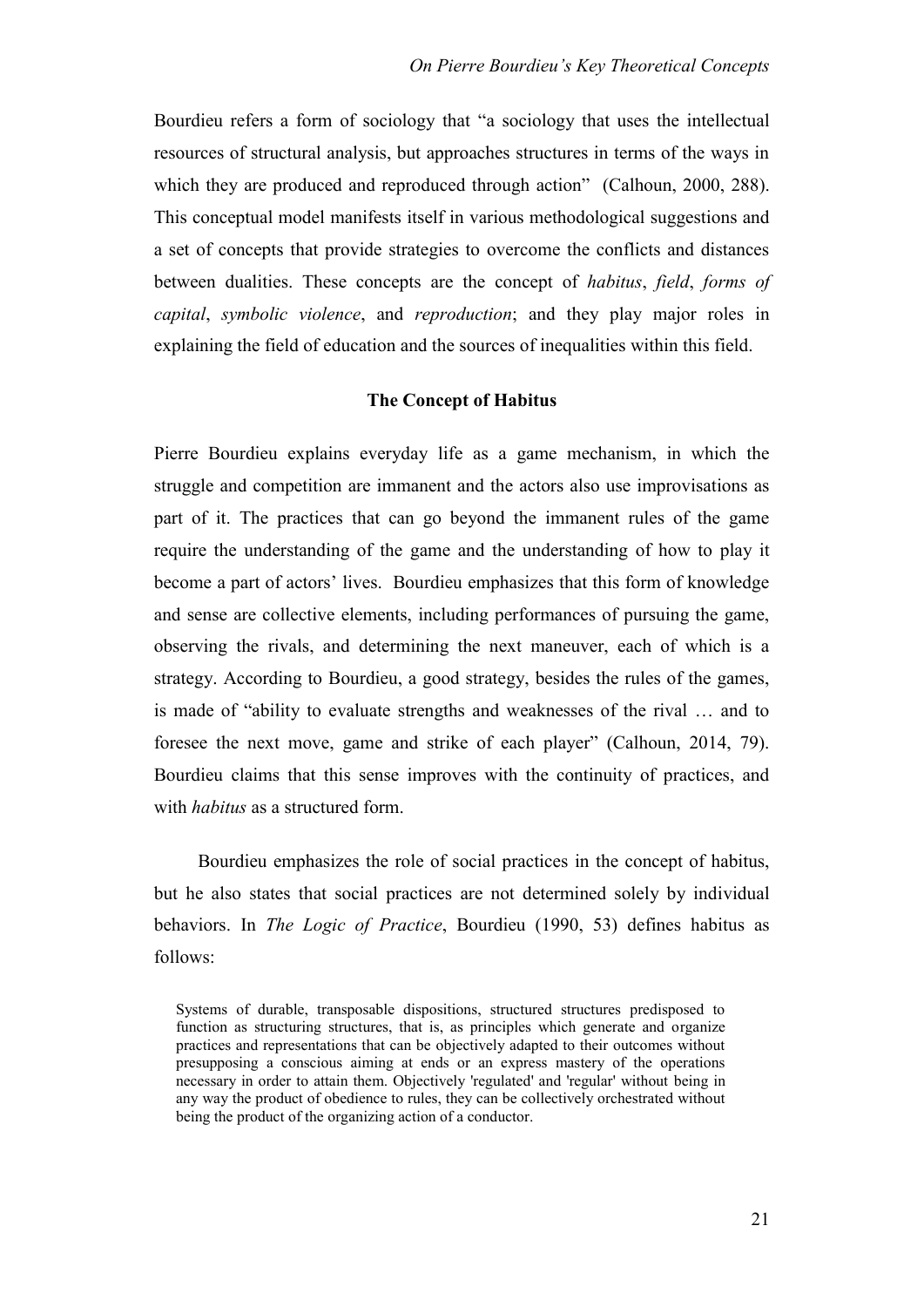He claims that practices are determined neither by individual dispositions, nor by supra-individual structures. Habitus is a product of the individual and the collective together (Calhoun, 2000). Bourdieu's concept functions as an explanatory bridge between these two extremes. *Habitus*, in Latin, means habitual, typical, physical characteristics of a body, especially appearance and constitution. Calhoun (2000, 292) defines habitus basically as "the embodied sensibility that makes possible structured improvisations." In habitus, habits are so crucial, and they are practiced in a spontaneous, careless, and unconcerned fashion rather than according to consciously learned rules and principles, and this is what Bourdieu called *dispositions* (Jenkins, 1992, 45-52). Also habitus "designates the system of durable and transposable dispositions through which we perceive, judge, and act in the world" (Wacquant, 1998, 6).

Bourdieu defines dispositions as follows: 1. 'the result of an organizing action', a set of outcomes which he describes as approximating to 'structure'; 2. a 'way of being' or a 'habitual state'; and 3. a 'tendency', 'propensity' or 'inclination' (Jenkins, 1992, 45-47). Bourdieu refers to the unconscious character of practical logic and the existence of dispositions as beyond consciousness. The link between habitus, practice, and disposition can be formulated as follows:

The habitus disposes actors to do certain things, it provides a basis for the generation of practices. Practices are produced in and by the encounter between the habitus and its dispositions, on the one hand, and the constraints, demands and opportunities of the social field or market to which the habitus is appropriate or within which the actor is moving, on the other. (Jenkins, 1992, 48)

Therefore, the habitus consists of structures objectively adjusted to the particular conditions in which it is constituted while disposition is conceived more as natural tendency, a way of behaving in a certain way with willingness, practical sense, and reason. In Bourdieu's terms, "the habitus is the site of the internalization of reality and the externalization of internality" (Jenkins, 1992, 49). The habitus relates to objective and subjective conditions while adjusting the conditions that constitute the habitus itself. This relation is historical, and involves in individual and collective practices.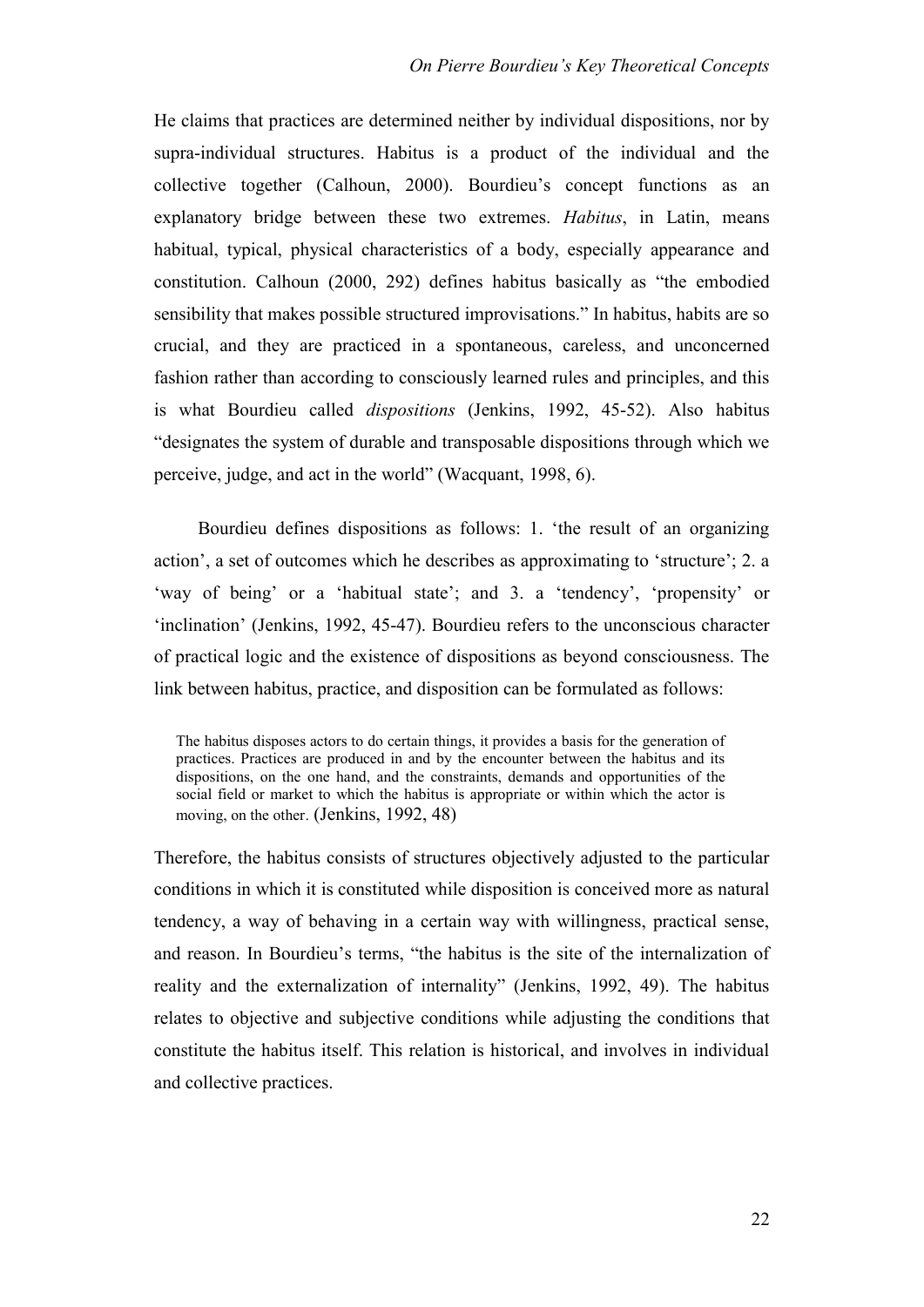#### **Education and Forms of Capital as Fields**

Another concept that Bourdieu employs is *field*, and it is in close relationship with *praxis*, *disposition,* and *habitus*. For Bourdieu, *"*fields are arenas of struggle," they are "relatively autonomous, meaning each tends to have its own logic (or 'rules of the game') and history," and in fields there are "players occupy positions relative to one another but have a shared sense of the socially constructed, centralized framework of meaning, or what is at stake in the field" (Kluttz and Fligstein, 2016, 189). The dispositions and practices of actors are shaped by these determinations, so that they can make their presence felt in the field. For instance, someone who wants to be a musician has to acquire the necessary artistic capital in that field, in Bourdieusian sense, and behaves in accord with the determinations, rules, and strategies of that specific field.

Pierre Bourdieu defines field as a realm of struggles, and describes it with the metaphor of game. Each game has its different rules and strategies, and the differences imply the presence of various fields. Bourdieu claims that each field includes a variety of games, and these games may well provide the opportunity to move from one field to another. According to this metaphor, actors occupy positions in the field relative to each other's. Fields include autonomous structures, which make them different from the other. The difference between fields also stems from the distinction between the actors of distinct fields. In other words, field can be conceived as a setting for its actors and their social positions and practices, while habitus plays a role in revealing its complementary structures. Therefore, actors who have different resources and statuses in distinct fields relate to and struggle with each other in accordance with "the rules of the game" (Kluttz and Fligstein, 2016, 189). The move from one field to another depends on the forms of capitals the actors have. Actors establish relations of dominance, subordination or homology in the fields, depending on their positions and opportunities to access capitals (Jenkins, 1992, 52-56).

For Bourdieu, capital, as an important resource for actors in the field, has three basic forms: Economic capital, social capital, and cultural capital. The fourth form of capital is symbolic capital. In his article *The Forms of Capital*, Bourdieu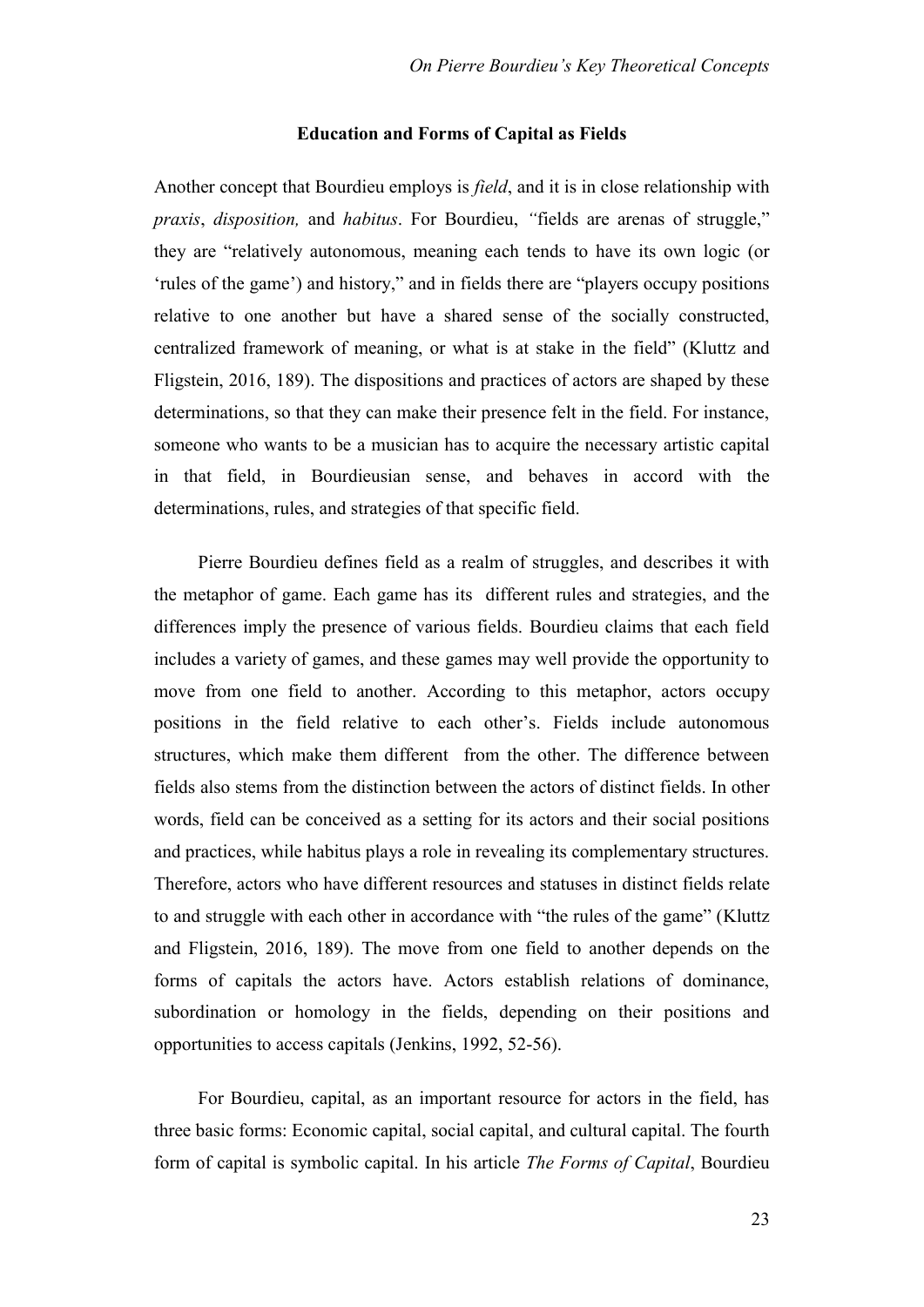defines economic capital as the possession of economic sources and wealth (money, property, etc.). Social capital is in a relation with economic capital, and refers to institutionalization of social connections and reciprocal relations to become permanent in the production and sustainability of property relations, e.g. being a member of a well-know NGO, student club, alumni association which all of these provide social connections, network, sense of solidarity, reciprocity etc. Cultural capital, according to Bourdieu, can take various forms determined by social structure, such as religious capital, bureaucratic capital, political capital, etc. (Göker, 2015). Bourdieu (1986, 47) formulates cultural capital with reference to three structures: Embodied, objectified, and institutionalized. In embodied cultural capital, knowledge is the result of "long-lasting dispositions of the mind and body," and it is passively inherited. This form of capital has the most crucial role in deepening the inequalities in the field of education, since it is acquired from childhood and forms the primary habitus. For instance, linguistic dispositions an individual has because of her family, and the means of communication she uses are the forms of embodied cultural capital. Linguistic cultural capital can be considered as an indicator of good communication skills, self-expression and using advanced vocabulary which are all rewarded by the education system, so as to contribute to the reproduction of inequalities. As it is not possession of a property, embodied capital form cannot be transferred. It is an embodied form that determines an individual's habitus and the structures around it, and acquired in time. Objectified capital refers to the acquisition of the forms of property, e.g. possession of works of art, books, and scientific works. The cultural capital acquired by such ways can be transferred to economic capital. Bourdieu (1986) emphasizes the historical characteristic of the relationship between an actor and the cultural capital she possesses. For example, possession of a work of art cannot be considered as the sole determinant of objectified cultural capital; the historicity of how the possessor acquires the artwork also determines the characteristic of the cultural capital. The third form of cultural capital, i.e. institutional cultural capital, depends on institutional belongings of actors, and is formed by institution's recognition of the actor's cultural capital, and related knowledge and characteristics. The institutional structure an actor belongs to provides the actor with certain advantages and privileges. Recognition of institutional belonging also establishes the transformation of cultural capital to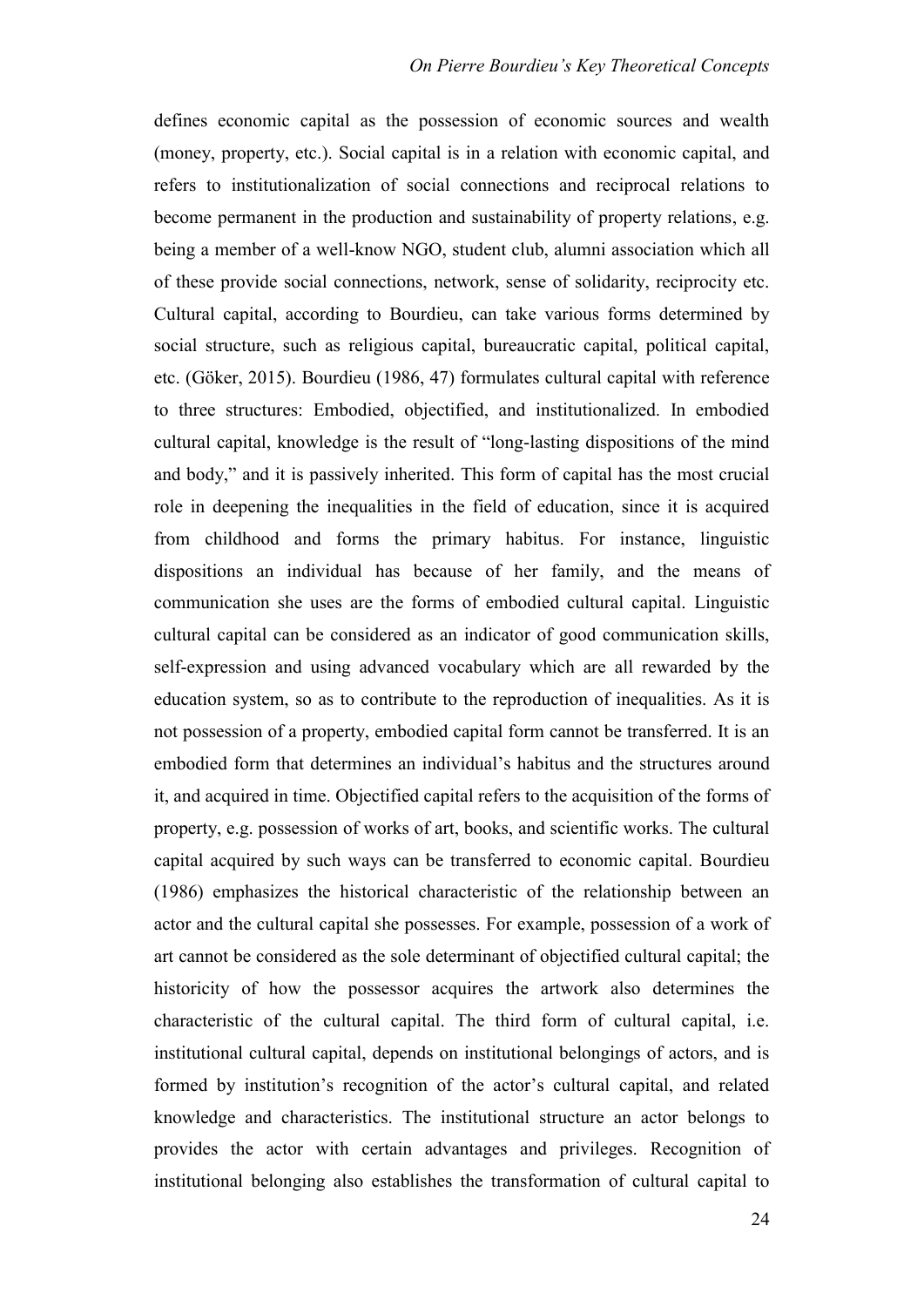economic capital. Bourdieu discusses still another form of capital, i.e. symbolic capital, which consists of honor, reputation and respect an actor has, and which determines the actor's social position, and opportunities to access certain sources. Finally, Bourdieu remarks that a form of capital can be transformed to another, and this refers to the following: 1. Transformation process is one of reproduction, and thus the capital can be transferred to the next generation, 2. A certain form of capital, e.g. symbolic and/or cultural capital of being a famous musician, can be transformed into the economic capital (Calhoun, 2000).

## **Symbolic Violence and Reproduction**

Pierre Bourdieu uses the concept of *symbolic violence* to refer to imposition of symbol and meaning systems on a group or a class as a legitimate practice, e.g. gender and class relations. The legitimacy functions through concealing the power relations that make the imposition successful. Once the process is accepted as legitimate, the cultural structure collaborates with these power relations and contributes systematically to the reproduction mechanism. Then, the question becomes which structures contribute to this process. Pierre Bourdieu and Jean-Claude Passeron, in their work *Reproduction in Education, Society and Culture,*  analyze these structures in detail. Bourdieu claims that *pedagogic action* is the basic foundation of the exercise of symbolic violence, and it exists in three forms: 1. Informal education emerging from the interaction among the members of a society, 2. Education in the family, and 3. Formal education (Bourdieu and Passeron, 1990). The symbolic power of the pedagogic institution in this formula should be considered as their function of their position in the network of power relations. To clarify, race, class and gender relations in society as part of informal education; gerontocratic, hierarchical relations in a family; and the practices of hidden curriculum in formal education can be considered as examples of pedagogic action in diverse spheres of life. *Pedagogic action* reproduces not only the culture in all its arbitrariness, but also the power relations that establish its own operation. Another element, according to Bourdieu and Passeron (1990), is *pedagogic authority,* a necessary element for the production, reproduction and maintenance of the conditions of pedagogic action. It is a legitimate position of exercising pedagogic power to make the operation of pedagogic action possible.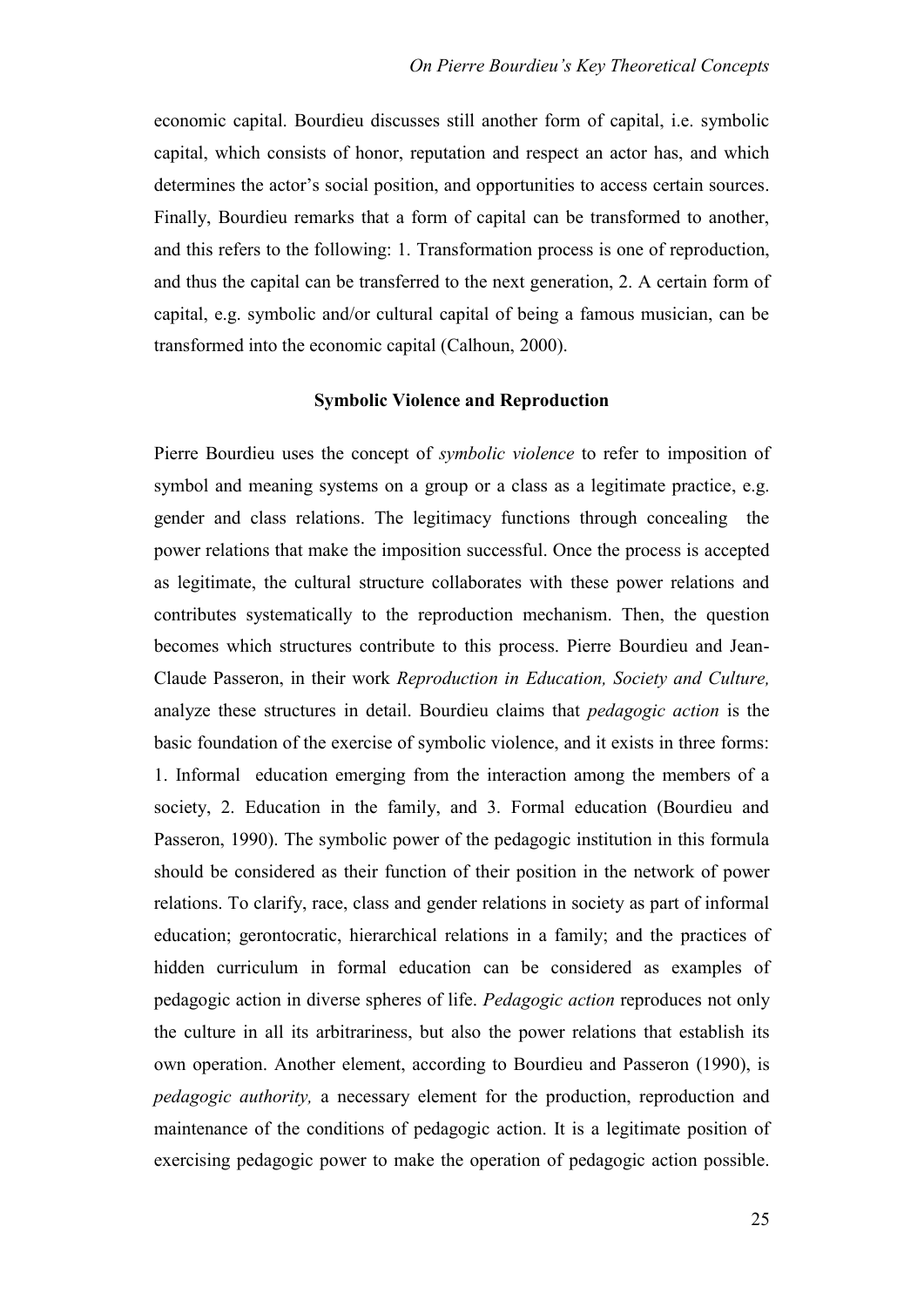Bourdieu does not refer to a uniform pedagogic action, but its variety in various groups and social classes, which he calls *pedagogic ethos* (pedagogical values)*,*  and defines the concept as follows: A form of dispositions towards pedagogical process which is a consequence of family education and a recognition of the material value of education (Jenkins, 1992, 66-67). Another element of pedagogic action is *pedagogic work*, which includes a process of inculcation which must last long enough to produce a durable training, i.e. a habitus—ingrained dispositions. The more pedagogic work is done, the more it tends to obscure the objective truth of the habitus as the internalization of the principles of a cultural arbitrary, which is defined as "the increase of economic and symbolic value of cultural arbitraries in education market, and their becoming cultural capital, while they used to be used as historical entities" (Göker, 2015, 17). Pedagogic work, thus, has the function of maintaining order. In summary, in the creation of an apparently autonomous educational system there is a;

reciprocal relationship of mutual reinforcement between structural processes of institutionalization and the professional interests of those who monopolize pedagogic work (teachers). The latter becomes formalized into a homogeneous and orthodox 'work of schooling'. This routinized work produces a standardized and ritualized school culture within which these agents of the educational system reinforce their own value by ensuring the reproduction of the (educational) market which bestows that value upon them. (Jenkins, 1992, 68-69)

The first research Pierre Bourdieu and Jean-Claude Passeron focused on French students and their relationship with the field of culture was *Inheritors: French Students and Their Relations to Culture* in 1964. In their fieldwork, they conducted questionnaires with students of art schools in Lille and Paris, and asked the basic question of how cultural distinction is produced and reproduced. In *Inheritors*, Bourdieu and Passeron (1979) analyze the forms of reproduction and structural symbolic violence, and consider family as a pedagogic institution with an educational attitude, in which forms and exercises of discipline occur. Production and reproduction of inequalities in such a structure begins in the family. Therefore, production and reproduction of a privilege is a constituent element of maintaining this structural form. The structural criticism this book develops starts from the following point: Privilege assignation forms are inherent in the very structural operation which seems to ignore it. This operation claims that each individual is in the same equal level (the principle of equality of

26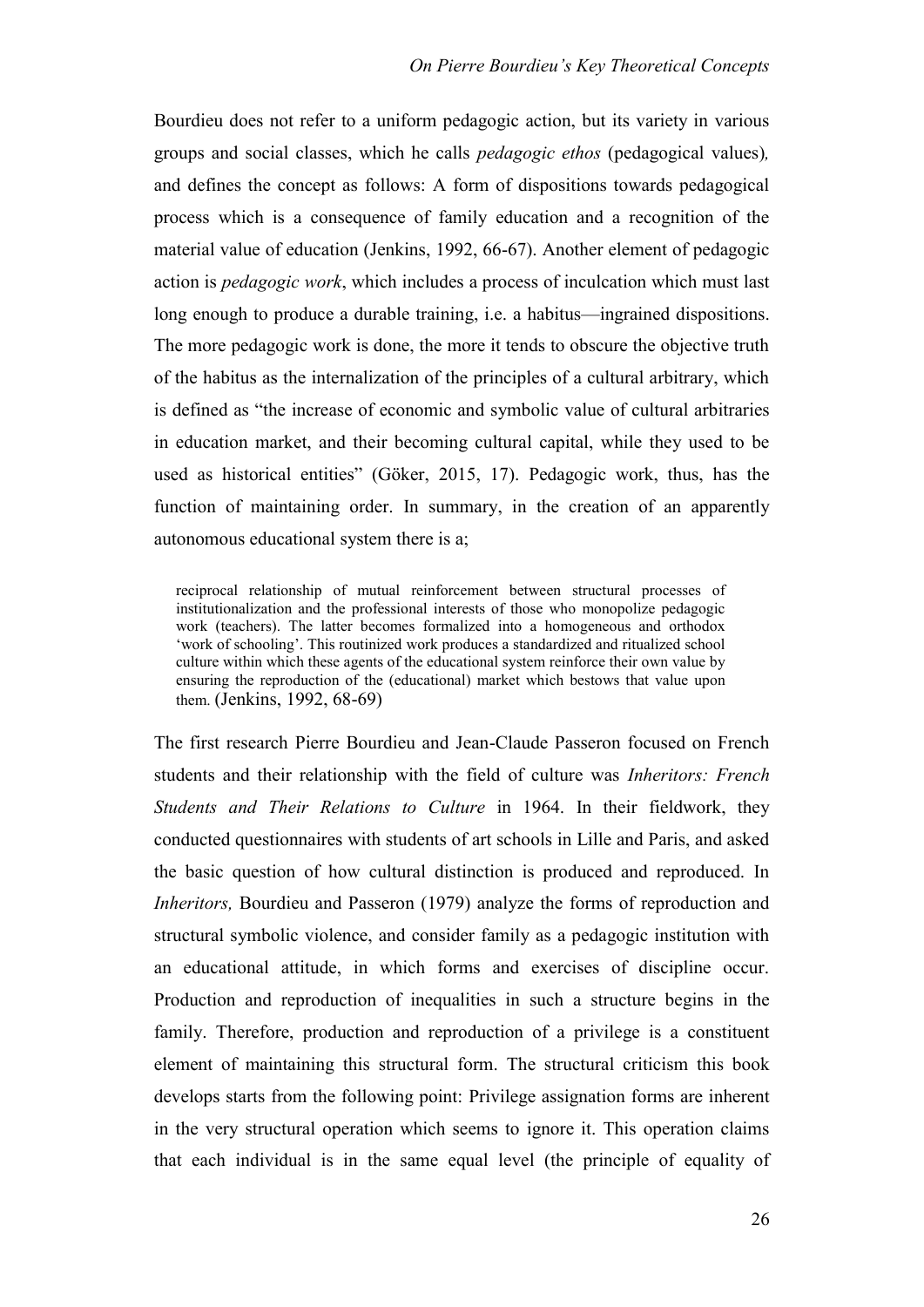opportunity), however distinctions occur due to cultural capital. Privilege becomes merit, and gets circulated in this form. While some actors have to struggle to get their acquisitions in the social level they are involved in due to their privileges, some others do not have to struggle at all since their acquisitions are their legitimate inheritances, and they live on their meritocratic acquisitions (Bourdieu and Passeron, 1979). The forms of capital that produce such privileged positions, and their relations with structural mechanisms constitute the channels through which the system generates its legitimacy. In order to clarify the main discussion in Inheritors, it is possible to give an example of how an education system gives the impression that the current competitive structure is organized justly—such as social placement is activated through standardized testing system—with concealing how some families secure their children from failure through providing the forms of cultural capital, thereby privileges in social life.

Another work of Pierre Bourdieu and Jean-Claude Passeron, in which they further discuss reproduction in education is the book *Reproduction in Education, Society and Culture*, published in 1970 (Jenkins, 1992). This study includes an intense analysis of symbolic violence, maintenance of the established order, and the role of education within it (Bourdieu and Passeron, 1990). In the first chapter, Bourdieu and Passeron render the conceptual construction of reproduction processes. The study focuses on transformation of cultural arbitrary legitimization of meanings of things by certain dominant groups in society to impose on others through concealing their arbitrary nature-- into various forms of capital, and how the system of education employs *pedagogic action*, *pedagogic authority*, *pedagogic work*, pedagogic *authority* and *work of schooling* in relation to one another (Bourdieu and Passeron, 1990).

Pedagogic action, according to Bourdieu and Passeron (1990), is a part of the process of internalization and transformation of cultural arbitraries into the forms of capital. The authors claim that pedagogic action in diffuse education, family education, and institutional education can be considered objectively "as symbolic violence since cultural arbitrary is imposed by an arbitrary power" (Bourdieu and Passeron, 1990, 5). Since cultural arbitrary is defined by Bourdieu as the legitimization process of the meanings of the things by hegemonic groups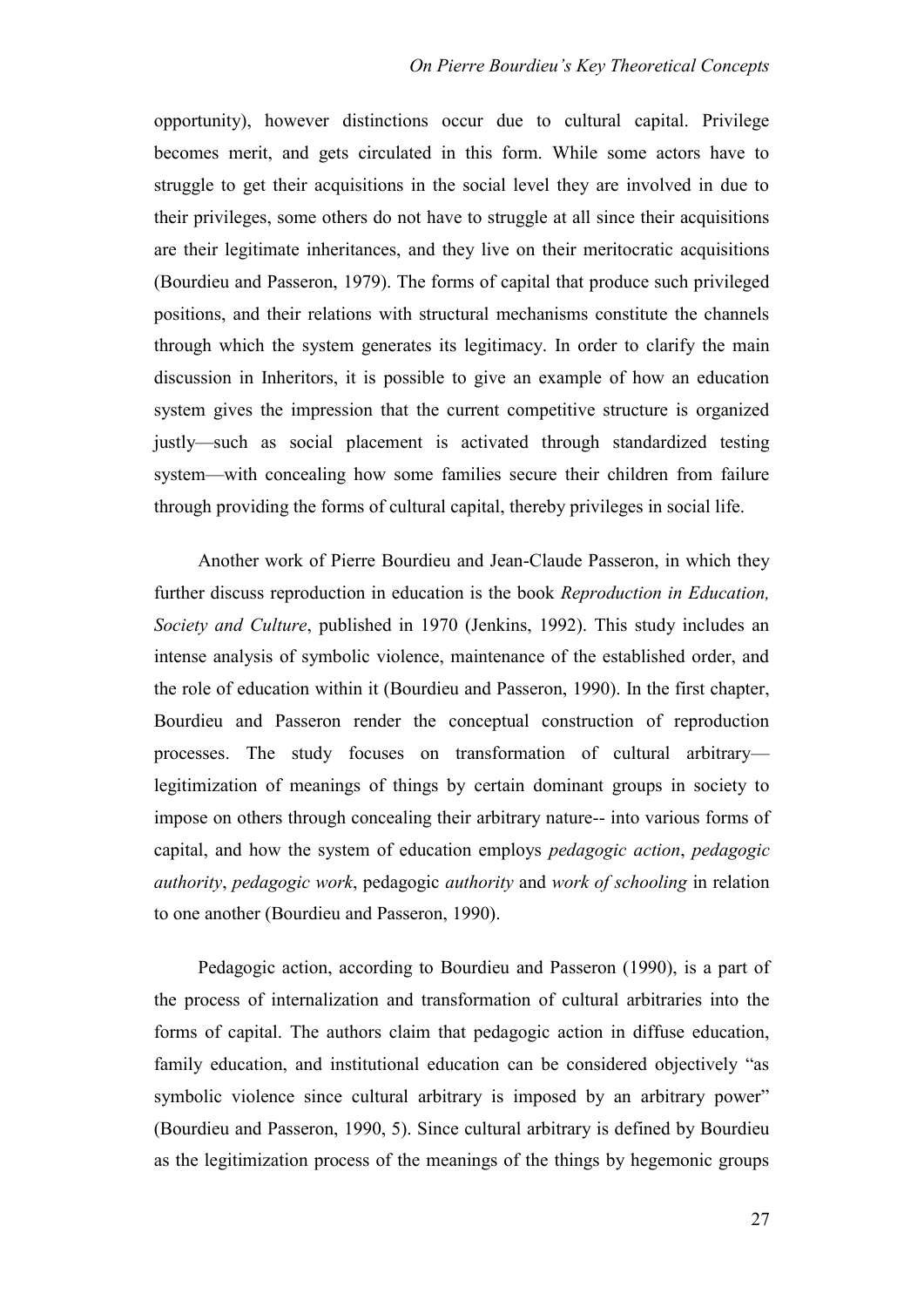in society and their imposition on others through pedagogic action, having defined pedagogic action as symbolic violence, Bourdieu and Passeron go further and claim that this violence is established through a pedagogic communication, which consists of the power relations in the social formation, and serves the objective interests of certain groups and classes (Bourdieu ve Passeron, 1990). Pedagogic action also determines what is to be reproduced, with an act of exclusion. The level of arbitrariness of the imposed culture is thus in correlation with the level of arbitrariness of the imposing power. Bourdieu and Passeron (1990) remark that any other pedagogic action models besides the present ones are also inclined to produce dominant cultural codes, and to contribute the set of mechanisms which generate cultural arbitrary.

In their *Reproduction in Education, Society and Culture,* Bourdieu and Passeron originate some other concepts that define and relate to pedagogic action. Pedagogic authority is an important one of them, and it is defined as follows:

[Insofar as it is a power of symbolic violence] exerted within a relation of pedagogic communication which can produce its own, specifically symbolic effect only because the arbitrary power which makes imposition possible is never seen in its full truth; and insofar as it is the inculcation of a cultural arbitrary, carried on within a relation of pedagogic communication which can produce its own, specifically pedagogic only because the arbitrariness of the content inculcated is never in its full truth, pedagogic action necessarily implies, as a social condition of its exercise, pedagogic authority and the relative autonomy of the agency commissioned to exercise it. (Bourdieu and Passeron, 1990, 11)

Pedagogic authority intensifies the power that establishes and conceals it, and in return, power relations determine the forms of imposition specific to pedagogic action. Therefore, the relation between pedagogic action and pedagogic authority becomes complex. On the determination of pedagogic authority, Bourdieu and Passeron (1990, 20) describe the practices of pedagogic authority as follows: "[t]he pedagogic transmitters are from the outset designated as fit to transmit that which they transmit, hence entitled to impose its reception and test its inculcation by means of socially approved or guaranteed sanctions." Pedagogic authority is only possible with imposition of cultural arbitrary, and use of the means of symbolic violence. "The more directly a pedagogic agency reproduces, in the arbitrary content that it inculcates, the cultural arbitrary of the group or class which delegates to it its pedagogic authority, the less need it has to affirm and justify its own legitimacy" (Bourdieu and Passeron, 1990, 29). Another element of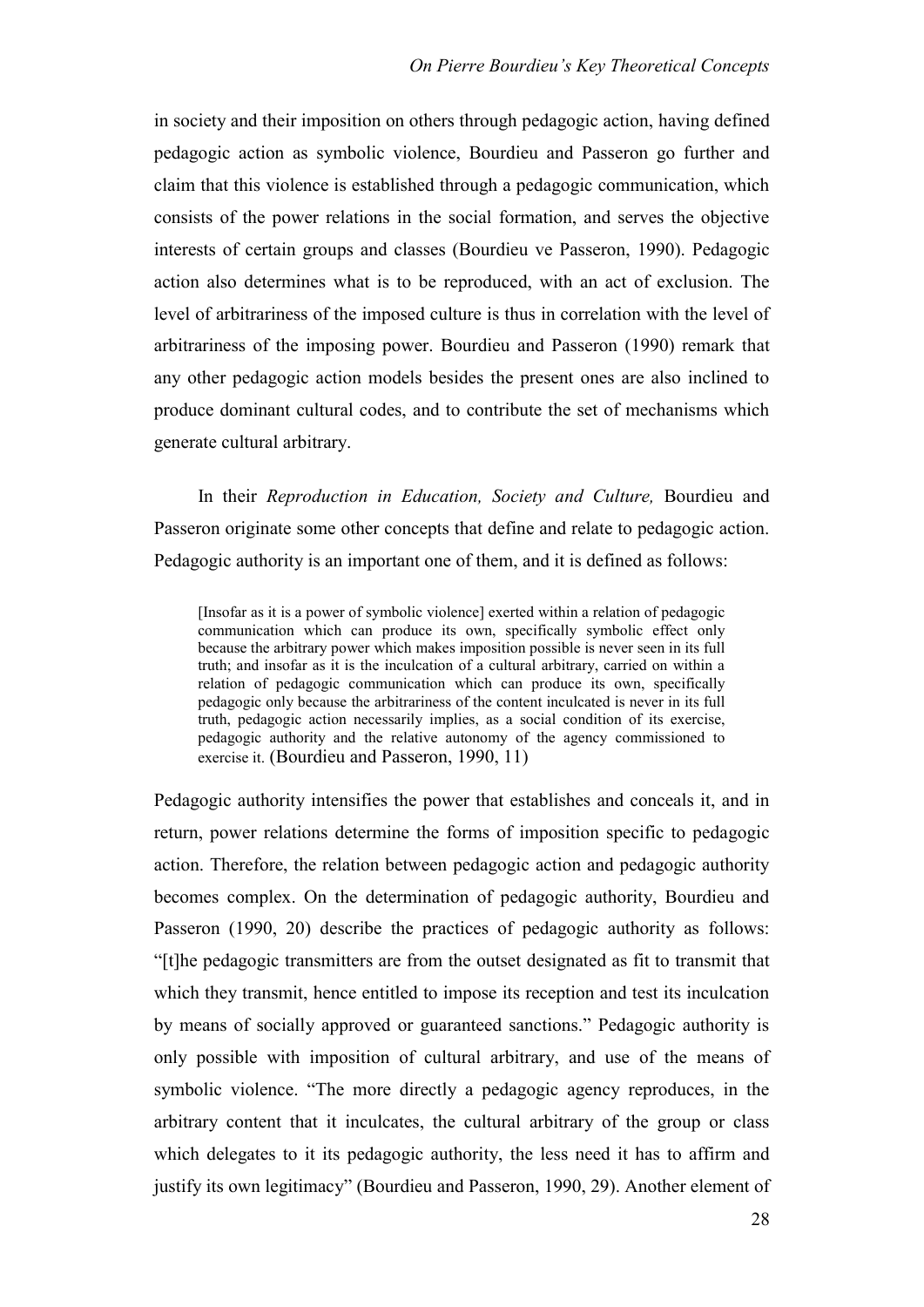the process of pedagogic action is the group of pedagogic receivers who "are disposed from the outset to recognize the legitimacy of the information transmitted and the pedagogic authority of the pedagogic transmitters, hence to receive and internalize the message." The concept of pedagogic work describes this process of internalization and defined by Bourdieu and Passeron (1990, 31) as follows:

Insofar as it is the arbitrary imposition of a cultural arbitrary presupposing pedagogic action, i.e. a delegation of authority, which requires the pedagogic agency to reproduce the principles of the cultural arbitrary which a group or class imposes as worthy of reproduction both by its very existence and by the fact of delegating to an agency the authority needed in order to reproduce it, pedagogic action (PA) entails pedagogic work, a process of inculcation which must last long enough to produce a durable training, i.e. a habitus, the product of internalization of the principles of a cultural arbitrary capable of perpetuating itself after pedagogic action has ceased and thereby of perpetuating in practices the principles of the internalized arbitrary.

Bourdieu and Passeron (1990, 33) claim that "the specific productivity of pedagogic work, i.e. the degree to which it manages to inculcate in the legitimate addresses the cultural arbitrary which it is mandated to reproduce, is measured by the degree to which the habitus it produces is durable, and by the degree to which the habitus it produces is transposable, i.e. capable of generating practices conforming with the principles of the inculcated arbitrary in a greater number of different fields." The relation between pedagogic work and pedagogic action depends on primary and secondary pedagogic work. A pedagogic action resulting from a primary pedagogic work creates the primary habitus, which is the basis for the subsequent formation of any other habitus. Then, the following question arises: What is the role of secondary pedagogic work in the formation of habitus? Bourdieu and Passeron (1990) discuss this on the basis of the following principles:

<sup>[</sup>a] The specific degree of productivity of any pedagogic work other than primary pedagogic work (secondary pedagogic work) is a function of the distance between the habitus it tends to inculcate (i.e. the cultural arbitrary it imposes) and the habitus inculcated by the previous phases of pedagogic work and ultimately by primary pedagogic work (i.e. the initial cultural arbitrary) … (43).

<sup>[</sup>b] …Any given mode of inculcation is characterized by the position it occupies between (1) the mode of inculcation aiming to bring about the complete substitution of one habitus for another (conversion) and (2) the mode of inculcation aiming purely and simply to confirm the primary habitus (maintenance or reinforcement).  $(44)$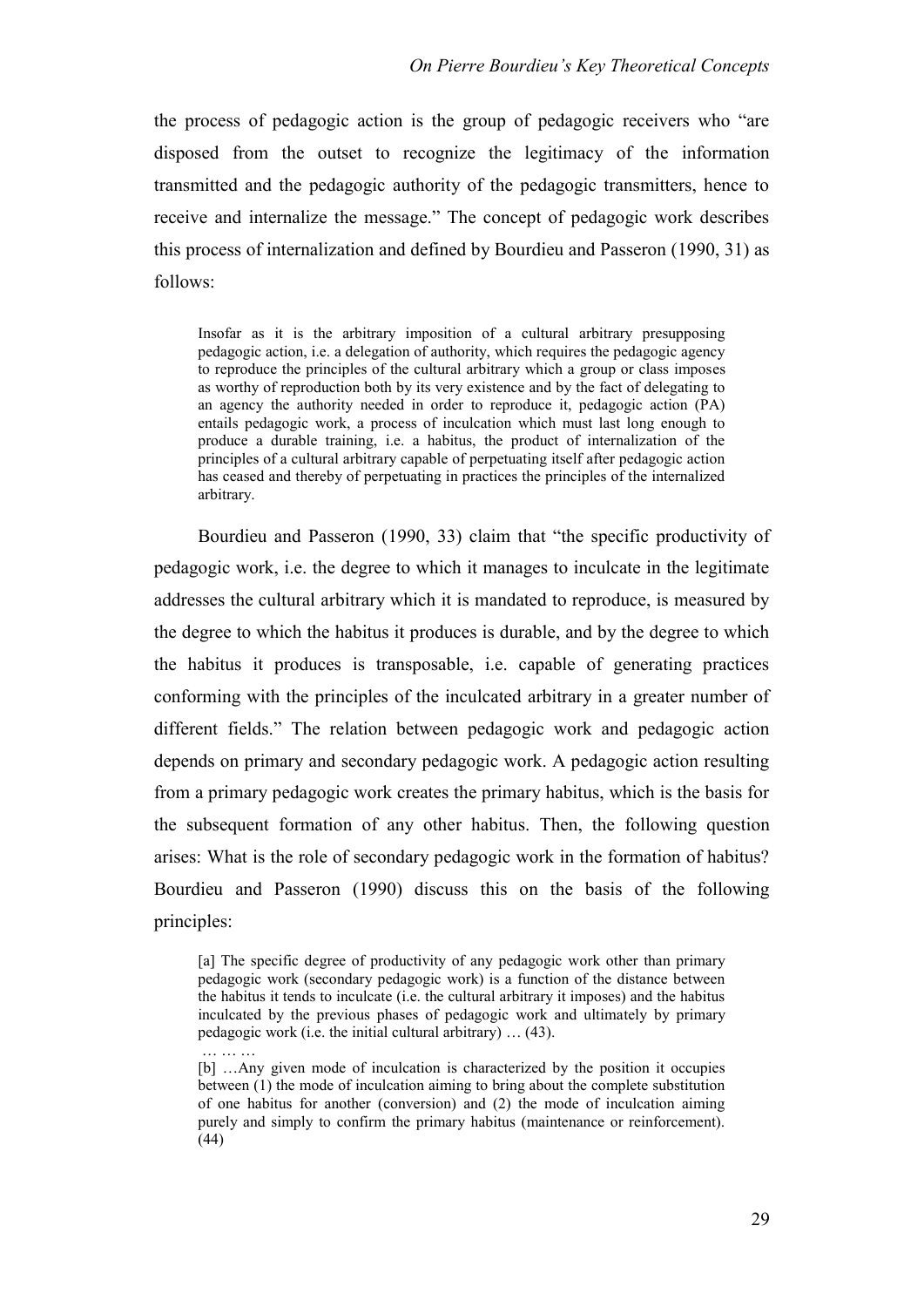The conditions of formation for a variety of habitus depend on the degree of specific productivity of pedagogic work, and the forms of pedagogic action related to it: Transformation depends on the distance between different forms of habituses and the positions of pedagogic work in this distance. In Bourdieu and Passeron's words (1990, 44): "the essential characteristics of secondary pedagogic work seeking to bring about a radical conversion (metanoia) may be deduced from the fact that such operations are required to organize the social conditions of their performance with a view to killing off the 'old man' and engendering the new habitus *ex nihilo*." This formation needs certain institutional conditions and means. This is the function of institutionalized education system; as Bourdieu and Passeron describes as follows:

> [Every institution] has to produce and reproduce the institutional conditions whose existence and persistence (self reproduction of the system) are necessary both to the exercise of its essential function of inculcation and to the fulfilment of its function of reproducing a cultural arbitrary which it does not produce (cultural reproduction), the reproduction of which contributes to the reproduction of the relations between the groups or classes (social reproduction). (Bourdieu and Passeron, 1990, 54).

Reproduction of cultural arbitrary in the continuity of education system needs a group of trained actors. Bourdieu emphasizes the importance of a homogenized educational process for this group who does the work of schooling:

> The education system tends to ensure that the corps of agents recruited and trained to carry out inculcation operate within institutional conditions capable of both dispensing and preventing them from performing heterogeneous or heterodox work of schooling, i.e. those conditions most likely to exclude, without explicitly forbidding, any practice incompatible with the function of reproducing the intellectual and moral integration of the legitimate addressees. (Bourdieu and Passeron, 1990, 57)

Pedagogic action exercised under all these conditions transmits and reproduces a systematized and homogenized message of schooling, which Bourdieu and Passeron name as *routinized culture*. Thus, due to the presence and work of a certain authority active in the school, it generates the culture of school or the institutional habitus.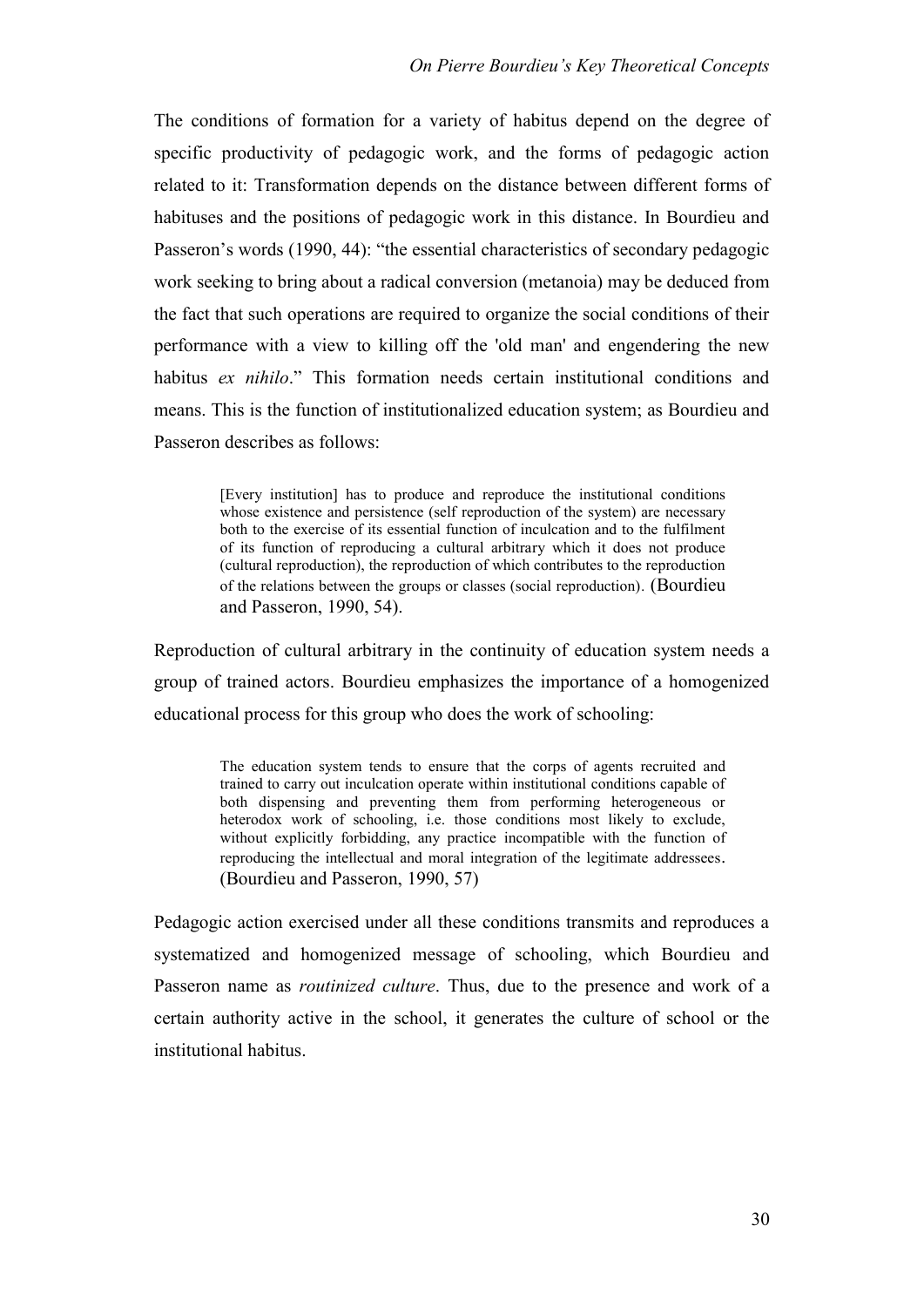## **Conclusion**

Bourdieu's work on education has a very important role in conceptualization of the field and its practices, and in the analysis of the complex networks of practices within it. The present paper's aim is to review in detail the basic concepts of Bourdieu's work, i.e. habitus, field, forms of capital, symbolic violence, and reproduction, and the relations and links among these concepts.

The field of education is in a relationship with the various macro and micro structures and networks of practices. The relational nature of fields enable transitions between networks and fields, and transformations of structures and practices. The concept of *habitus* in Bourdieu's sociology formulates these relations and transitions. The concept emphasizes the association of individuals and trans-individual structures, and the potential of practices in generating such association. Practices may well be exercised consciously and unconsciously. These spontaneous forms become dispositions, and generate habitus as a system of dispositions. The field of education plays an important role in the determination, production, and the practice of the entire system of dispositions in a spontaneous fashion, independent from an evaluation mechanism.

Another determinant concept is that of *field*, a realm of struggle and structured positions, which offers an insight to autonomous structures, determination of actors and their practices. Bourdieu uses the metaphor of game to discuss the concept of field. In the field, the actors have relative positions which determine their relative actions. The structures which establish this relation of relativity can be defined as *forms of capital*. When the game metaphor is transferred to the field of education, the constitutive elements of the field turn out to be the positions and actions (teaching, education, administration, learning, etc.) of the actors (teacher, student, administrator, student's parent, actors who develop policies, etc.) determined in the context of the rules of the game and the relations in the field and in-between fields. Hence occur the relations of domination, subordination, and equality/inequality. Forms of capital also determine the relations in the field. Forms of capital, in Bourdieu's perspective, determine the positions of social links, property relations, and cultural acquisitions. Possession of forms of capital in the field of education has a particular role in determining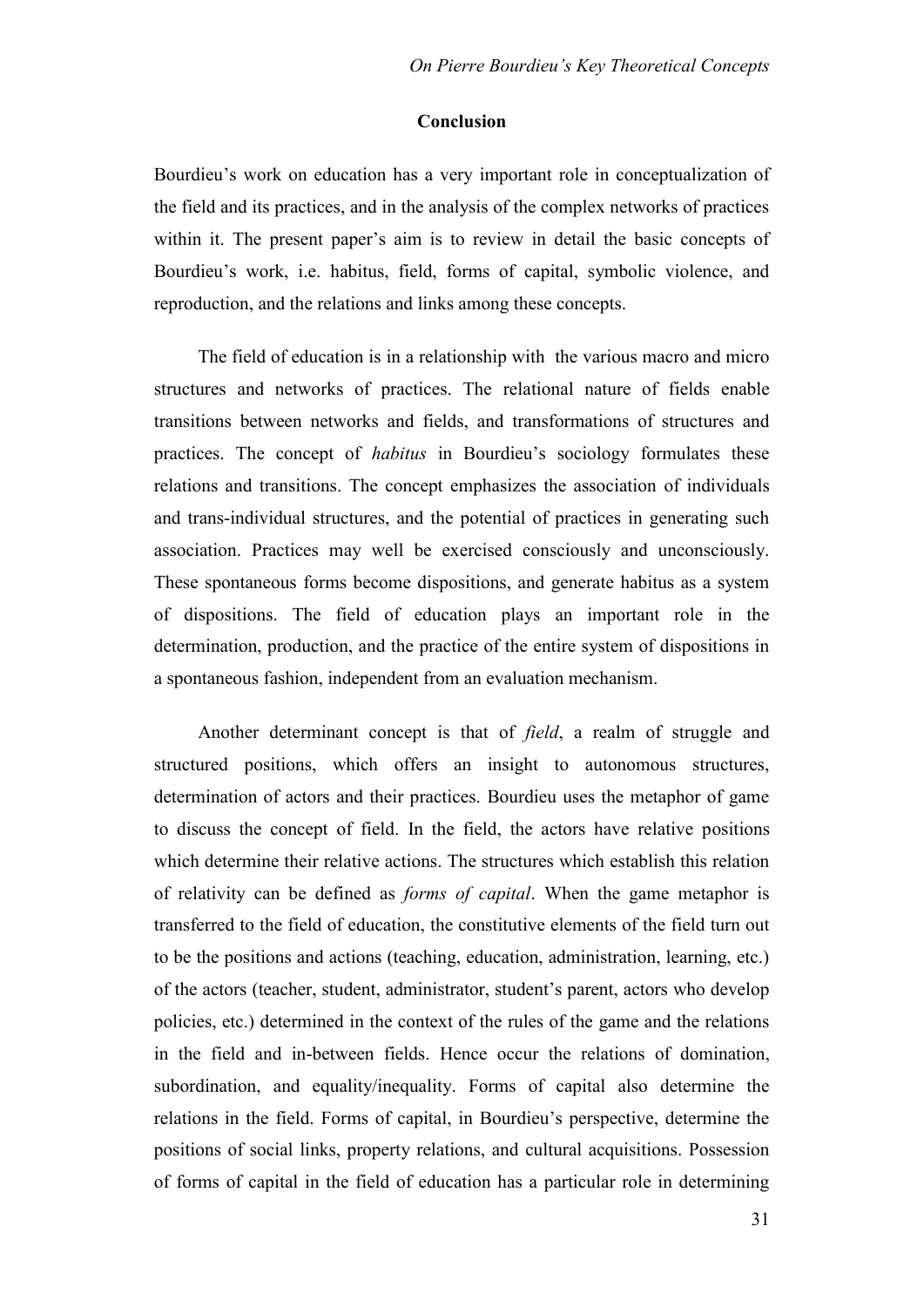structural forms and network of relations, and understanding the dynamics of privileges.

Other crucial concepts detailed in the present paper are *symbolic violence* and *reproduction*. Bourdieu defines symbolic violence as imposition of the system of symbols and meanings, which consists of following procedures: *pedagogic action, pedagogic authority, system of pedagogic values,* and *pedagogic work.*  The process of reproduction entails the reproduction of class culture and power mechanisms. These basic concepts of Bourdieuian literature are so crucial in analyzing the structural forms in the field of education in an organic relationality, and contribute to a critical understanding of the discussions in the field.

#### **References**

- Bourdieu, P. (1986). The forms of capital. J. G. Richardson (Ed.). *Handbook of theory and research for the sociology of education.* (pp. 241–58). New York: Greenwood Press.
- Bourdieu, P. (1990). *The logic practice.* Stanford, CA: Stanford University Press.
- Bourdieu, P. and Passeron, J. C. (1990). *Reproduction in education, society and culture*. London: Sage Publications
- Bourdieu, P. and Passeron, J. C. (2015). *Yeniden üretim: Eğitim sistemine ilişkin bir teorinin ilkeleri*. (A. Sümer, L. Ünsaldı & Akkaya, Ö. Trans). Ankara: Heretik Publishing.
- Bourdieu, P. and Passeron, J. C. (1979). *The inheritors: French students and their relation to culture.* Chicago: The University of Chicago Press
- Bourdieu, P. and Passeron, J. C. (2014). *Vârisler: Öğrenciler ve kültür*. (A. Sümer & L. Ünsaldı, Trans.). Ankara: Heretik Publishing.
- Calhoun, C. (2000). *Pierre Bourdieu*. G. Ritzer (Ed.), The Blackwell Companion to Major Social Theorists (pp. 274-310). MA, USA: Blackwell Publishing.
- Calhoun, C. (2014). Bourdieu sosyolojisinin ana hatları. G. Çeğin, A. Arlı, E. Göker & Ü. Tatlıcan (Eds.). *Ocak ve zanaat: Pierre Bourdieu derlemesi* (pp. 77-129). İstanbul: İletişim Publishing.
- Göker, E. (2015). Takdim. *Yeniden üretim: Eğitim sistemine ilişkin bir teorinin ilkeleri*. (A. Sümer, L. Ünsaldı ve Akkaya, Ö. Trans.). (pp. 9-20) Ankara: Heretik Publishing.